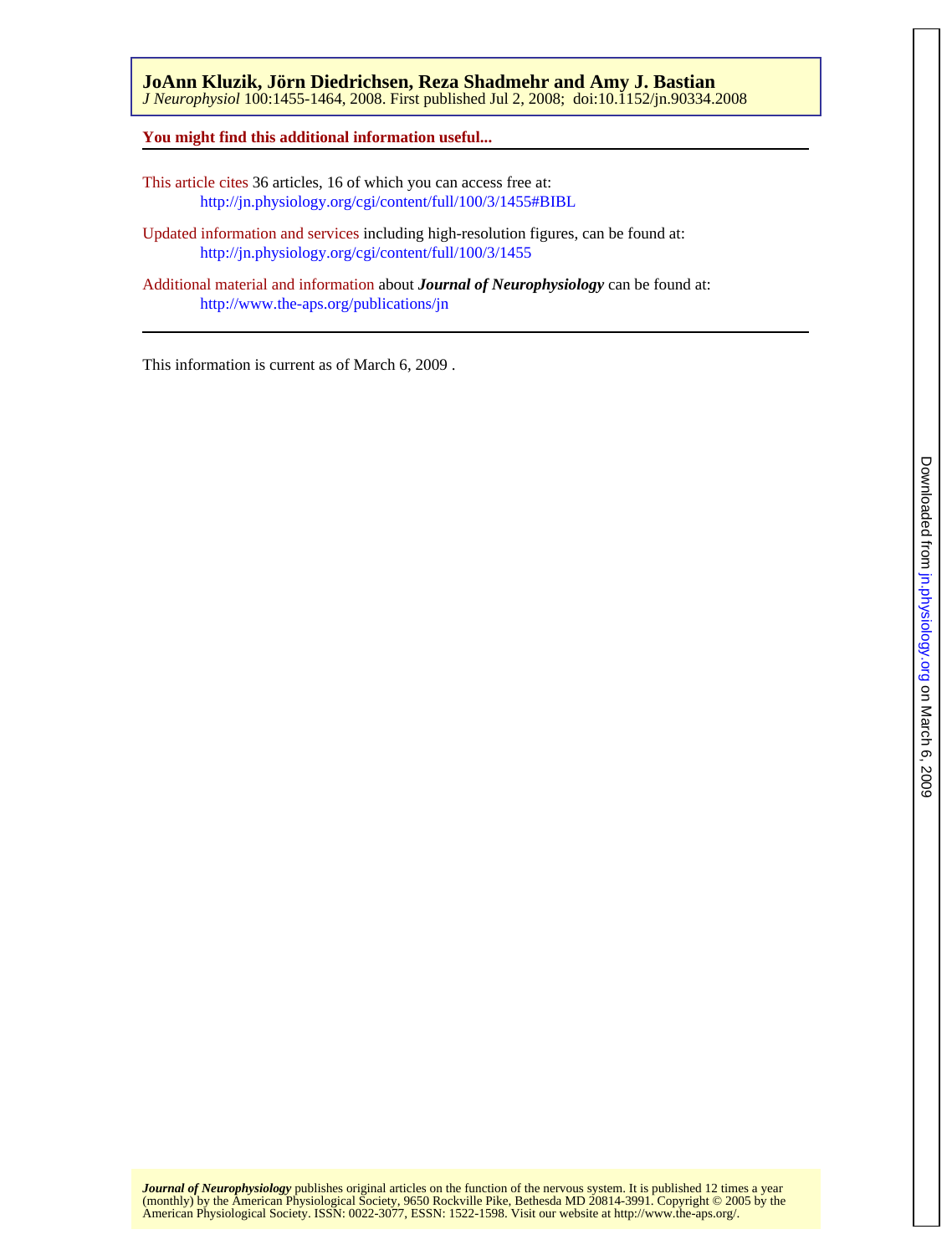# Reach Adaptation: What Determines Whether We Learn an Internal Model of the Tool or Adapt the Model of Our Arm?

# **JoAnn Kluzik**,<sup>1,3,4</sup> **Jörn Diedrichsen**,<sup>5</sup> **Reza Shadmehr**,<sup>2</sup> and Amy J. Bastian<sup>1,3</sup>

<sup>1</sup>Department of Neurology and <sup>2</sup>Department of Biomedical Engineering, Johns Hopkins School of Medicine; <sup>3</sup>Kennedy Krieger Institute, *Baltimore, Maryland;* <sup>4</sup> *Sargent College of Health and Rehabilitation Sciences, Boston University, Boston, Massachusetts; and* <sup>5</sup> *Wolfson Centre for Clinical and Cognitive Neuroscience, School of Psychology, Bangor University, Bangor, Gwynedd, United Kingdom*

Submitted 5 March 2008; accepted in final form 28 June 2008

**Kluzik J, Diedrichsen J, Shadmehr R, Bastian AJ.** Reach adaptation: what determines whether we learn an internal model of the tool or adapt the model of our arm? *J Neurophysiol* 100: 1455–1464, 2008. First published July 2, 2008; doi:10.1152/jn.90334.2008. We make errors when learning to use a new tool. However, the cause of error may be ambiguous: is it because we misestimated properties of the tool or of our own arm? We considered a well-studied adaptation task in which people made goal-directed reaching movements while holding the handle of a robotic arm. The robot produced viscous forces that perturbed reach trajectories. As reaching improved with practice, did people recalibrate an internal model of their arm, or did they build an internal model of the novel tool (robot), or both? What factors influenced how the brain solved this credit assignment problem? To investigate these questions, we compared transfer of adaptation between three conditions: catch trials in which robot forces were turned off unannounced, robot-null trials in which subjects were told that forces were turned off, and free-space trials in which subjects still held the handle but watched as it was detached from the robot. Transfer to free space was 40% of that observed in unannounced catch trials. We next hypothesized that transfer to free space might increase if the training field changed gradually, rather than abruptly. Indeed, this method increased transfer to free space from 40 to 60%. Therefore although practice with a novel tool resulted in formation of an internal model of the tool, it also appeared to produce a transient change in the internal model of the subject's arm. Gradual changes in the tool's dynamics increased the extent to which the nervous system recalibrated the model of the subject's own arm.

# INTRODUCTION

Human reaching is highly adaptable to novel contexts and dynamic environments. Adaptation of reaching movements to different mechanical environments has been studied by exposing subjects to novel force fields applied through the handle of a robotic arm (Shadmehr and Mussa-Ivaldi 1994). When subjects make reaching movements with a robot in the presence of novel dynamics, trajectories are initially perturbed and then gradually straighten with adaptation. Trajectories show mirrorimage aftereffects when the field is unexpectedly removed. Similar patterns of adaptation and negative aftereffects have also been demonstrated for novel inertial loads (Sainburg et al. 1999) and novel Coriolis forces (Lackner and DiZio 1994). The aftereffects of force adaptation have been interpreted as evidence that the nervous system learns to anticipate and counteract novel forces by building a central representation, or internal model, of the limb and force-field dynamics. However,

it is unclear to what degree this adapted internal model is a representation of the dynamics of the subject's own arm versus that of the novel tool (Imamizu et al. 2000, 2004; Kurtzer et al. 2005; Wolpert and Kawato 1998).

One way to test the degree to which force adaptation is tool specific is to examine how adaptation with a tool generalizes to reaches made in free space, i.e., after subjects let go of the robot. Limited generalization would suggest that the nervous system attributes the novel dynamics to the new tool, whereas broad generalization would suggest that the nervous system attributes the novel dynamics to the subject's own arm. A recent study showed that after adapting robot-held reaching movements to a force field, there was small but significant generalization to reaches made in free space (Cothros et al. 2006). In the present study, we explored whether transfer to the free condition could be enhanced by tightly controlling the contextual features of the reaching task during force adaptation.

To encourage transfer of force adaptation to free space, in all of our experiments we kept contextual cues related to hand grasp similar by asking subjects to hold the same handle in both the robot and the free-reach conditions. In *experiment* 1, the handle was rigidly attached to the robot. Participants did not have to control the orientation or height of the handle and they could partially rest their arm on the robot when it was present, whereas they had to actively maintain arm posture in the free-reaching task. In *experiment* 2, we removed this difference by requiring subjects to control the height of the hand as they reached, both with robot and without robot conditions. We predicted that this would make reaching with the robot more like reaching in free space and might therefore increase generalization to free space.

In the final experiment we attempted to increase the transfer to free space by introducing the force field so that it was less perceptible than the abrupt (i.e., full-strength) presentation. Gradual, versus abrupt, introduction of visuomotor perturbations has been shown to result in larger-magnitude aftereffects (Kagerer et al. 1997; Michel et al. 2007). Gradual presentation can also alter the coordinate system in which adaptation occurs (Malfait and Ostry 2004). Abrupt presentation of a force field results in adaptation in an extrinsic coordinate system that can transfer to other effectors, suggesting that subjects learn something about the robot (Criscamanga-Hemminger et al. 2003; Malfait and Ostry 2004). Gradual and implicit presentation of force fields results in adap-

Address for reprint requests and other correspondence: J. Kluzik, Boston University, Sargent College of Health and Rehabilitation Sciences, 635 Commonwealth Avenue, Boston, MA 02215 (E-mail: kluzikj@bu.edu).

Downloaded from jn.physiology.org on March 6, Downloadedfrom [jn.physiology.org](http://jn.physiology.org) on March 6, 2009 5002

The costs of publication of this article were defrayed in part by the payment of page charges. The article must therefore be hereby marked "*advertisement*" in accordance with 18 U.S.C. Section 1734 solely to indicate this fact.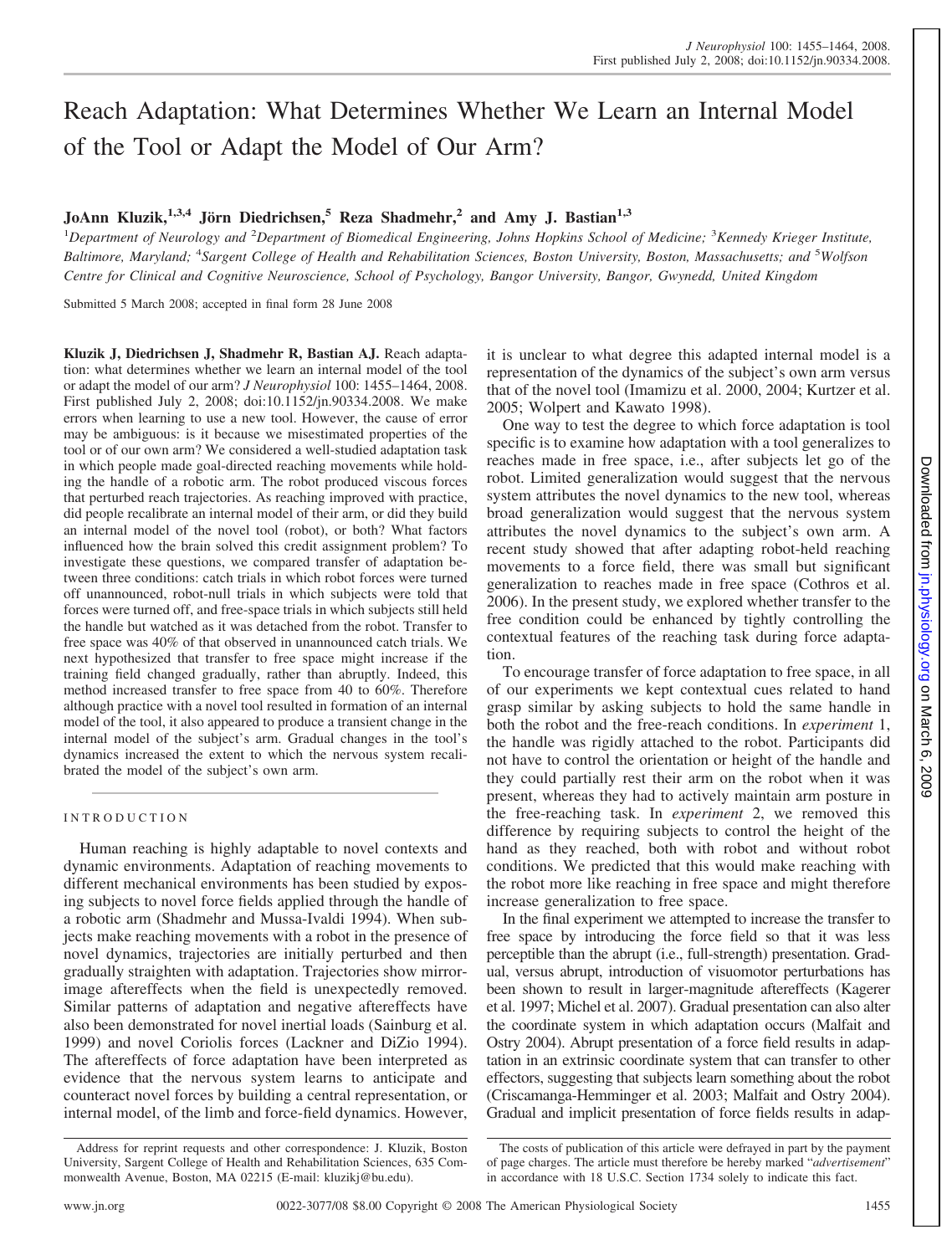tation in intrinsic arm coordinates that does not transfer to the other arm, suggesting that an internal model of the arm is adapted (Malfait and Ostry 2004). It may be that smaller errors induced by the robot are more easily attributed to one's own movement command versus an external influence (Diedrichsen et al. 2005). Therefore we conjectured that gradual imposition of the field might produce greater transfer to the free-reach condition.

Determining the degree to which force adaptation acquired with a robot generalizes to other reaching tasks has important implications for rehabilitation. Reaching with a robot is currently being explored as a training tool for rehabilitation in individuals who have had a stroke (Patton et al. 2001, 2006; Raasch et al. 1997; Reinkensmeyer et al. 2004). The degree of neural specificity of reaching adaptation will influence how robotic training will alter reaching movements when subjects no longer hold the robot. If the goal of training with a robotic device is to alter the control of reaching in a general context, then the degree of generalization from robot to free reaching is an important variable to determine the length and success of treatment. If, for example, the reach adaptation is completely tool specific, one may have to alter therapeutic intervention to increase the amount of generalization.

#### METHODS

#### *Subjects*

Thirty-eight healthy, right-handed subjects participated in this study. Sixteen subjects (11 females and 5 males; mean age  $29.3 \pm 4.8$ ) yr) participated in *experiment* 1, 8 subjects (5 females and 3 males; mean age  $33.8 \pm 7.2$  yr) participated in *experiment* 2, and 14 subjects (6 females and 8 males; mean age  $27.6 \pm 7.9$  yr) participated in *experiment* 3. The Institutional Review Board at Johns Hopkins School of Medicine approved the experimental protocol. All subjects gave their informed consent prior to participation in experiments.

#### *Reaching task*

Subjects performed the reaching task using their right dominant arm while sitting in a firm-backed chair, with upright trunk and feet resting on the floor. Each subject was positioned with respect to the reaching targets such that when the hand was located at the center target, it was located at the body midline, the subject's shoulder was flexed about 60°, and the elbow was flexed about 120°.

Subjects grasped a hollow cylindrical handle and made 10-cm horizontal reaching movements, moving a 0.5-cm cursor from a  $0.75 \times 0.75$ -cm start box to a same-sized target box. The targets and the cursor showing the handle's location were projected onto a horizontal screen that was located directly in front of the seated subjects and about 2 cm above the top of the handle. The threedimensional (3-D) position of the handle was recorded at 100 Hz with an Optotrak motion analysis system (Northern Digital [NDI], Waterloo, Ontario, Canada) and smoothed with a Gaussian filter before it was projected onto the screen.

For *experiments* 1 and 2, movements were made either to or from one of three targets located 10 cm directly  $(0^{\circ})$ ,  $60^{\circ}$  to the right, or  $60^{\circ}$ to the left of the straight-ahead position with respect to a center box (Fig. 1*A*). The directions of movement were chosen pseudorandomly. For *experiment* 3, only the straight-ahead and return-to-center directions of movement were included to simplify the experimental design. The target box was presented in red when it first appeared. Subjects were instructed to begin reaching when the target turned white and to then move the cursor straight into the center of the target box. Targets exploded when the cursor stopped inside of the target box within 400 –500 ms of reach onset, acting as a reward for the subject. Color

cues at the end of the reaching movement indicated when reaches were too slow or too fast. This feedback ensured that the movement velocity was similar across experimental conditions.

#### *Force-field adaptation and transfer*

Subjects performed the reaching task before, during, and after periods in which they adapted their reaching movements to viscous forces applied by the robot. The robotic device consisted of a custombuilt 2 degree of freedom, low-friction, lightweight manipulandum with pneumatic force control (Diedrichsen et al. 2005). For the period of force adaptation, the robot was programmed to generate forces that were perpendicular to the direction of reach and that depended linearly on handle velocity.

Each subject performed the reaching task under three force conditions: *1*) the *robot-null* condition, in which subjects reached while the forces were turned off; *2*) the *robot-force* condition, in which subjects reached while the robot generated a viscous curl field; and *3*) the *free-space* condition, in which subjects held the same handle as in the robot conditions, but with the handle detached from the robot arm (Fig. 1*A*). To keep the kinematics of the reaching movement the same for the free-space condition, subjects were instructed to hold the handle at the same height as for the robot condition and were given audio feedback whenever the handle moved outside of an approximately 1.5-cm vertical window.

#### *Experiment 1*

Subjects were randomly assigned to one of two groups: Group 1 was tested for transfer of force adaptation in free-space condition first and the robot-null condition second. Group 2 was tested in the robot-null condition first (Fig. 1*B*). When tested for transfer of force adaptation to the robot-null condition, subjects were verbally informed that forces applied by the robot were now turned off.

Sessions began with a baseline, preadaptation period in which subjects reached under the robot-null condition and the free-space condition (Fig. 1*B*). Next, subjects underwent a period of adaptation, in which they reached with the robot arm in a force-field. The robot generated a clockwise (CW) curl field  $F = Bv$ , where  $B =$  $[09; -90]$  Ns/m and *v* is velocity. Catch trials, in which the force field was unexpectedly turned off, were interspersed randomly throughout the period of adaptation. Immediately after adaptation, subjects were tested for transfer. Subjects in Group 1 lifted the handle off the robot, observed as the robot was pushed out of the workspace, and then performed a block of trials in the free-space condition. For subjects in Group 2, the handle remained on the robot. The subjects were informed that no forces would be applied to the hand during the coming block of trials and then they performed a block of trials in the robot-null condition. After the first test for transfer, subjects readapted to the force field and then were tested for transfer in the remaining free or robot-null condition. The experimental session ended with reaches made under the robot-force condition. Periods of reaching in the force field that preceded and followed reaching in the free or robot-null conditions allowed us to quantify the degree to which the free and robot-null conditions washed out prior learning of the force field. To prevent fatigue during the experimental session, subjects were given brief rests between blocks of similar conditions.

#### *Experiment 2: altered handle condition*

The task and experimental procedure of *experiment* 2 were identical to that of *experiment* 1, except that participants were required to hold and control the height of the robot handle in both the free-space and robot conditions. In both experiments, subjects held a hollow, cylinder-shaped handle. In *experiment* 1, the cylinder rested directly on the robot arm, fixing the height of the handle in the vertical direction when subjects reached with the robot. During free-space reaching,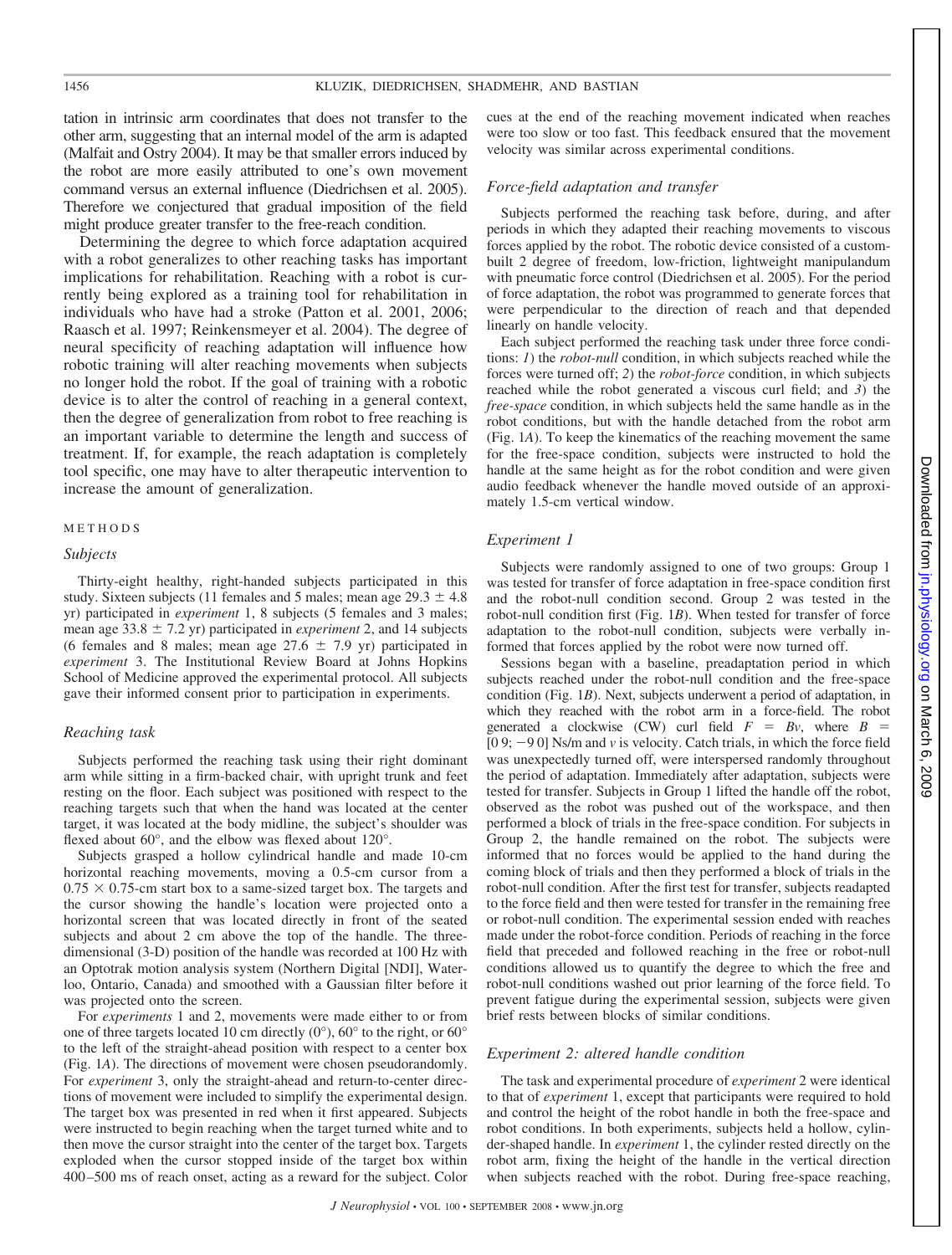

handle motion was unrestricted and subjects had to control the handle height (Fig. 1*A*). In *experiment* 2, we altered the handle such that it could slide up or down and could no longer rest on the robot arm (Fig. 3*A*). This equated the postural demands between the adaptation phase and reaching in free space.

# *Experiment 3: gradual versus abrupt exposure*

In *experiment* 3, we investigated how transfer of adaptation to free space was affected by exposing subjects to the field gradually rather than abruptly. Two groups of subjects performed the experiment in a design that was similar to *experiment* 1 (Fig. 1*B*), with the following exceptions: *1*) targets were located in one of two locations with respect to the hand, 10 cm toward or away from the subject; *2*) a CCW curl field during the adaptation period was increased gradually for one group of subjects and abruptly for the other group; *3*) there were no catch trials for either group of subjects because catch trials would have introduced abrupt changes in force to the gradual condition; and *4*) the sequence of testing was the same, but the total number of trials per condition was fewer since there were two, not six, directions of reaching movements.

To rule out that any differences between transfer to the free and the robot-null conditions were specific to the particular set of forces in the first experiments, the robot generated a counterclockwise (CCW) curl field in *experiment* 3, where  $B = [0 - \alpha; \alpha]$ . For the abrupt group,  $\alpha$  was set equal to 9 throughout the adaptation period. For the gradual group, the magnitude of force was increased gradually using a method similar to that of Malfait and Ostry (2004). The value of  $\alpha$  was gradually increased over 120 trials to a maximum of 9 according the

equation  $\alpha = n^k$ , where *n* represents the *n*th trial and  $k = \log(9)$ / log (120). The maximal force-field strength was achieved in trial 120 and the adaptation period continued with an additional 60 trials at maximal field strength.

The trial sequence began with baseline robot-null and free periods (60 trials each), followed by a period of adaptation to the viscous field (180 trials). Immediately after adaptation, both groups of subjects were tested for transfer to the free condition (30 trials). Subjects then readapted to the viscous field with the forces at the full strength (60 trials), followed by a period of reaching in the robot-null condition (30 trials).

#### *Data collection*

To determine the position and velocity of the handle and of the subject's right arm and hand during reaching movements, we used an Optotrak motion analysis system (NDI) to record the 3-D position of infrared emitting diodes at 100 Hz. Markers were placed at the bottom of the handle and on the subject's right fifth metacarpophalangeal joint of the hand, the styloid process of the wrist, the elbow, and the acromion process of the shoulder. Kinematic data were used to characterize performance of reaching movements and to compare performance in the free-space and robot conditions.

#### *Data analysis*

MAGNITUDE OF TRANSFER. We quantified the magnitude of force adaptation and transfer based on the initial direction errors of the reach trajectories, which were defined as the magnitude of perpendic-

FIG. 1. Experimental protocols. *A*: in the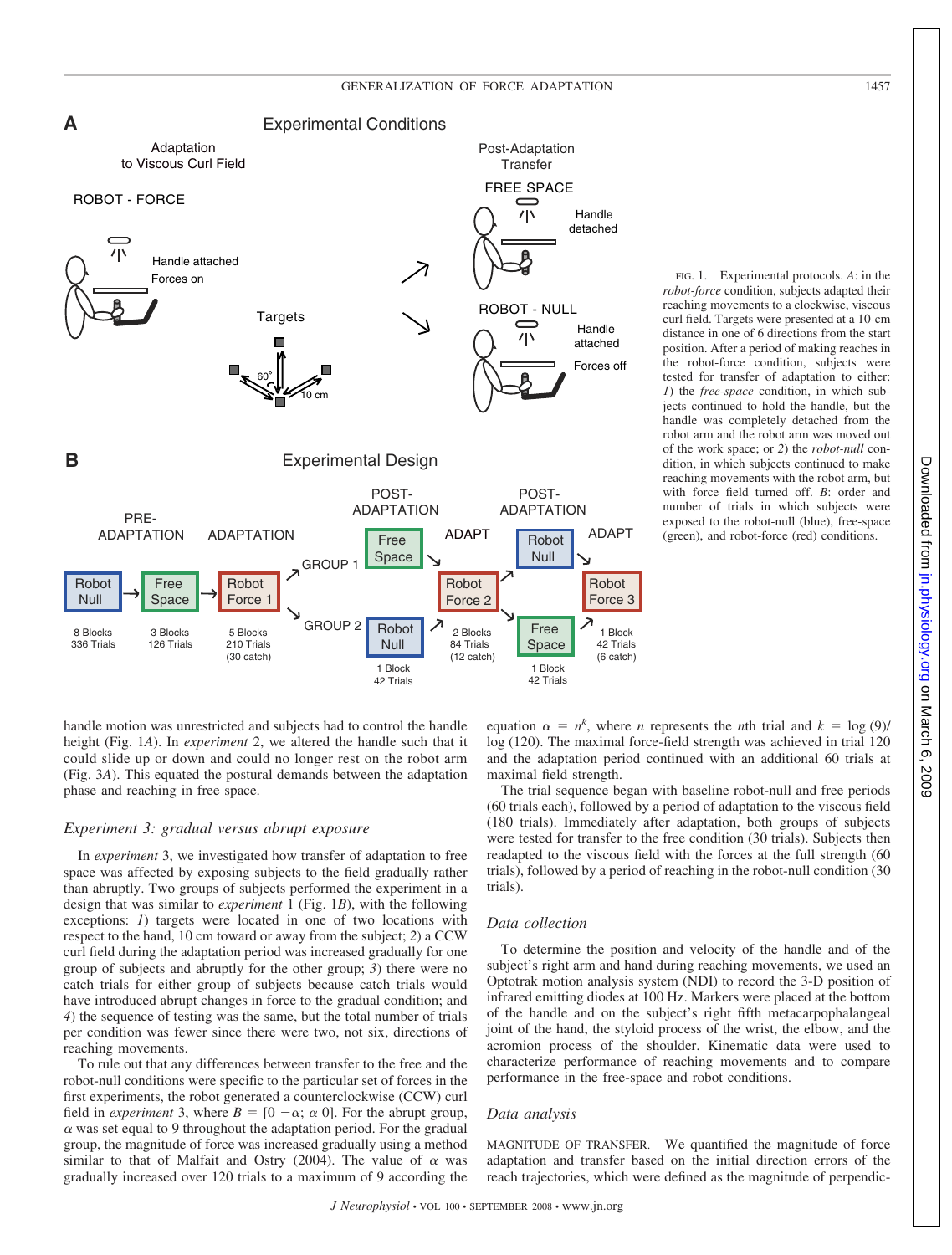ular displacement from a straight trajectory from the starting position to the target at 300 ms after the onset of reaching. The onset and the cessation of each reaching movement were determined based on a tangential velocity threshold of 2 cm/s that was maintained for a duration of  $\geq$ 200 ms. An increase in the magnitude of adaptation was associated with a reduction in CW errors (CCW for *experiment* 3) during fielded trials and an increase in CCW errors during catch trials, in which forces were unexpectedly turned off.

For *experiments* 1 and 2, transfer of force adaptation to the free and robot-null conditions was quantified for each subject as the ratio of the postadaptation error  $(y_{post})$  to the catch error of the late-adaptation period  $(y_{\text{catch}})$ 

# Transfer Index =  $y_{post}/y_{catch}$

The term  $y<sub>post</sub>$  is the average error that was made in the first six

postadaptation trials. The term  $y<sub>catch</sub>$  is the average error that was made in catch trials during the last two blocks of the field-adaptation period, a period in which subjects had reached an asymptote in their learning. Catch trials were matched for direction to the postadaptation trials. Preadaptation baseline errors were subtracted from the postadaptation and catch errors to correct for any individual biases. Note that the magnitude of the catch error indicates the amount of learning that occurred during adaptation. Therefore a transfer index of 1 would indicate 100% transfer. Normalizing the magnitude of error in the transfer period to the magnitude of late-adaptation catch trials accounted for individual differences in stiffness of the arm, velocity of the reaching movement, and learning of the force field.

For *experiment* 3, there were no catch trials during the period of adaptation. The absence of catch trials was essential for minimizing the subjects' awareness of the applied forces in the gradual condition.



FIG. 2. Comparison of the magnitude of transfer of adaptation between the free-space and robot-null conditions. *A*: examples of a single subject's hand trajectories, plotted in the horizontal plane: before adaptation (dashed lines); late in the adaptation period in a trial in which the force field had been unexpectedly turned off (catch trial, red lines); and immediately after the adaptation period in the free condition (green line) or in the robot-null condition (blue line). The filled circles indicate the time of measurement of the perpendicular displacement (PD) error from a straight trajectory.  $B$ : mean  $(\pm SE)$  perpendicular displacement errors, binned in groups of 6 trials for subjects in Group 1 of *experiment* 1. The robot-null condition is shown in blue and the free-space condition is shown in green. During the adaptation period, trials in which the force field was turned on are shown in black; catch trials in which the force field was turned off are shown in red. Positive values indicate errors made in the counterclockwise direction. *C*: the test for transfer to free-space reaching took place after the first adaptation block for subjects in Group 1 and after the second adaptation block for Group 2. The transfer index  $(\pm SE)$  is the size of the aftereffect in the first 6 trials of generalization, divided by the size of the catch trials late in adaptation. The bar plots of the average  $(\pm SE)$  transfer index for the 2 groups show that the order of testing did not affect the relative magnitude of transfer of force adaptation to the free-space and robot-null conditions. *D*: the bar plots compare the amount of transfer of force adaptation between the free-space (gray) and robot-null (black) conditions for all subjects who participated in *experiment* 1. *E*: the bar plots compare the group average  $(\pm SE)$  learning index before and after subjects reached in either the free-space (gray) or robot-null (black) conditions. The learning index is the ratio of the magnitude of catch-trial errors to the magnitude of the difference between catch-trial errors and fielded-trial errors. Increasing values of the learning index indicate better compensation for and learning of the viscous force field. Washout of learning is indicated when the learning index is smaller after than before a block of reaching in the free-space or robot-null conditions.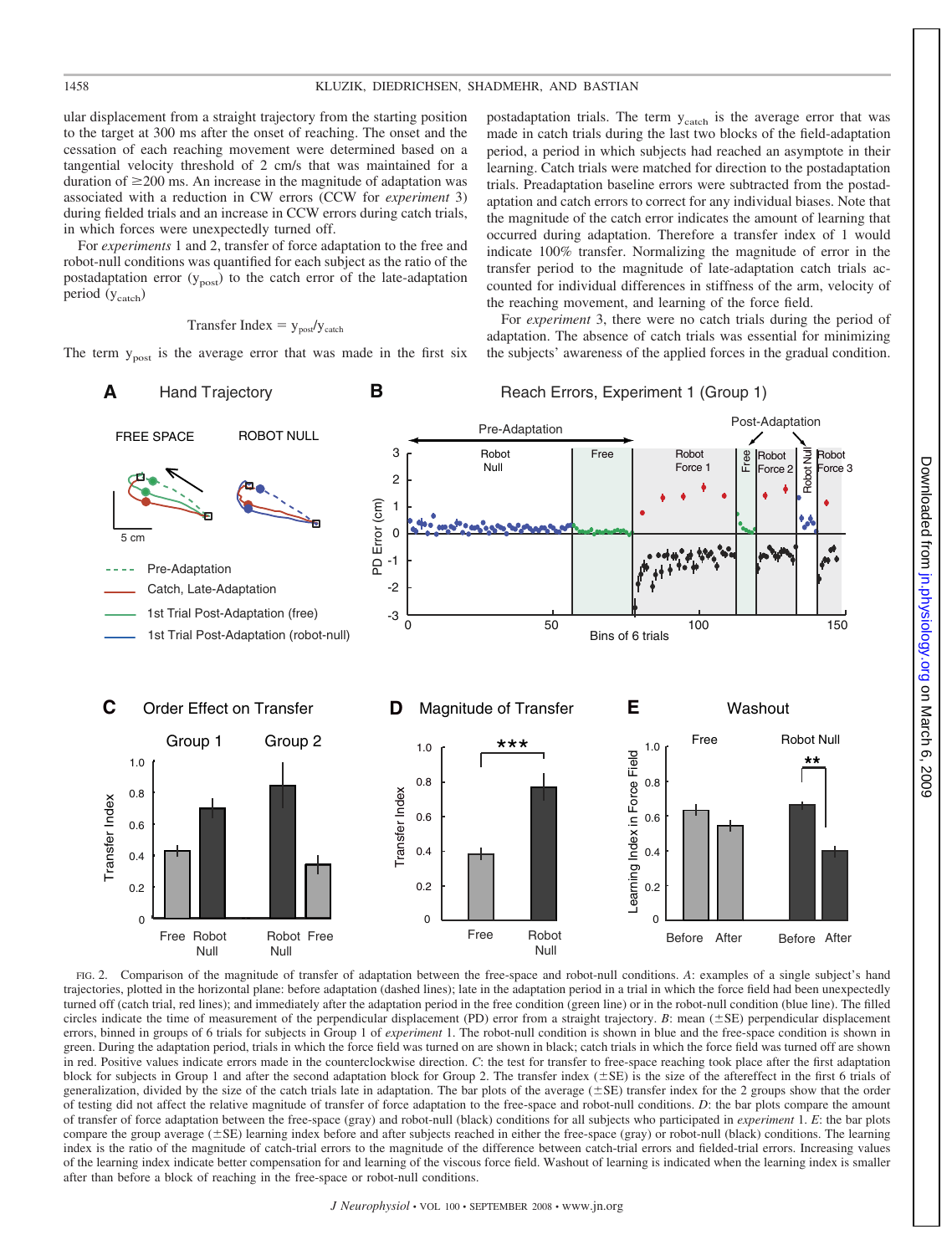

FIG. 3. *A*: in *experiment* 1, the handle height was fixed. In *experiment* 2, subjects controlled the handle height. Subjects were given audio feedback whenever the handle height moved outside of an approximately 1.5-cm window.  $B$ : the average  $(\pm SE)$  transfer of force adaptation to reaching in the free-space condition was a similar proportion of transfer to reaching in the robot-null condition, regardless of whether subjects were required to control the handle's height in *experiment* 2 (gray squares connected by dashed line) or whether the handle height was fixed in *experiment* 1 (black circles connected by solid line). *C*: the drop in the learning index (mean  $\pm$  SE), indicating washout of learning, that occurred when subjects reached either in the free-space (hatched bars) or in the robot-null (solid bars) conditions was equivalent, irrespective of whether the handle's height and orientation had to be controlled. In both experiments, reaching in the robot-null condition produced greater washout of previous learning than reaching in the free condition.

Thus we compared the magnitude of postadaptation error, corrected for preadaptation baseline errors, to determine whether the gradual and abrupt groups differed in the amount of transfer of force adaptation.

LEARNING INDEX AND WASHOUT. We compared how much reaching in the free or robot-null conditions washed out retention of prior force-field adaptation. For *experiments* 1 and 2, we examined washout by calculating a learning index to quantify how well each subject compensated the force field during the periods of force adaptation (Smith and Shadmehr 2005)

# Learning Index =  $y_{\text{catch}}/|y_{\text{catch}} - y_{\text{field}}|$

The terms  $y<sub>catch</sub>$  and  $y<sub>field</sub>$  represent errors made during catch trials and fielded trials, respectively. When subjects have learned to perfectly compensate the force field, errors should be small in fielded trials and large in catch trials. Thus a learning index near 1 reflects nearly perfect compensation and smaller values reflect poorer compensation of the force field. The learning index was computed for sets of 12 reaches that were performed under the robot-force condition and that took place immediately before and immediately after the subject performed a single block of reaches under the free or robot-null conditions. The before and after sets of reaches each included nine fielded and three catch trials and were matched for reach direction.

Since gradual exposure to the viscous field precluded the use of catch trials during adaptation in *experiment* 3, we could not calculate learning indices to compare differences in washout of field learning between the gradual and abrupt groups. Instead, we analyzed washout by comparing the magnitude of reach error in the force field immediately before (mean of last 12 reaches) and immediately after (mean of first 6 reaches) the subjects had performed 30 trials in the free condition.

#### RESULTS

#### *Experiment 1*

Figure 2*A* shows a single subject example of reach paths before adaptation, during late catch trials, and immediately after adaptation. Figure 2*B* shows the averaged reach errors for Group 1. In early adaptation, reach trajectories in field trials deviated in a CW direction (negative numbers in Fig. 2*B*). With increased training, reaches gradually returned toward a straight trajectory. Toward the end of the adaptation period, when the force field was unexpectedly turned off in random catch trials,

the trajectory showed an aftereffect, with deviation in the CCW direction (red dots in Fig. 2*B*).

For Group 1, the initial adaptation period was followed by a transfer test to reaching in free air. We observed significant aftereffects when we compared the pre- and postadaptation errors in the free condition ( $P \le 0.001$ , Scheffe's post hoc repeated-measures ANOVA, time  $\times$  condition). After the free condition, subjects held the robot again and readapted to the viscous forces. Following readaptation, subjects were told that the robot forces would now be turned off and were then tested for transfer to the robot-null condition. Despite the verbal instruction, the subjects still exhibited large aftereffects that were similar in magnitude to surprise catch trials during adaptation when forces were unexpectedly turned off. The transfer index for the first two postadaptation trials was near 1 (1.02  $\pm$ 0.13). Since the transfer index is the error of the initial, instructed, postadaptation trials divided by the error of lateadaptation, no-instruction catch trials, the magnitude of near 1 suggests complete transfer with minimal effects of the verbal instruction.

Groups 1 and 2 differed in the order of presentation of the postadaptation blocks of free-space and robot-null trials, although the order did not affect the results and the two groups showed similar transfer to the free and null conditions [Fig. 2*C*;  $F_{(1,14)} = 0.098$ ,  $P = 0.76$ , main effect for group in a two-way ANOVA, condition  $\times$  group]. Therefore the results that follow are for both groups combined.

There was significant generalization of adaptation to both the free and the robot-null conditions, as measured by an increase in CCW error from before to after adaptation. For the free condition, errors increased from 0.031  $\pm$  0.031 to 0.635  $\pm$ 0.051 cm  $(P < 0.0001)$  and for the robot-null condition from  $0.284 \pm 0.027$  to 1.505  $\pm$  0.100 cm (*P* < 0.0001), when averaging error for the first six postadaptation trials. When the magnitude of postadaptation error was normalized to the magnitude of late-adaptation catch trials, as shown in Fig. 2*D*, transfer to the free-space condition (0.38  $\pm$  0.04) was significantly smaller than transfer to the robot-null condition (0.77  $\pm$ 0.08)  $[F_{(1,14)} = 25.35, P \le 0.001, \text{ main effect for condition in}$ a two-way ANOVA, condition  $\times$  group]. Therefore robot training had large effects on reaching when subjects moved the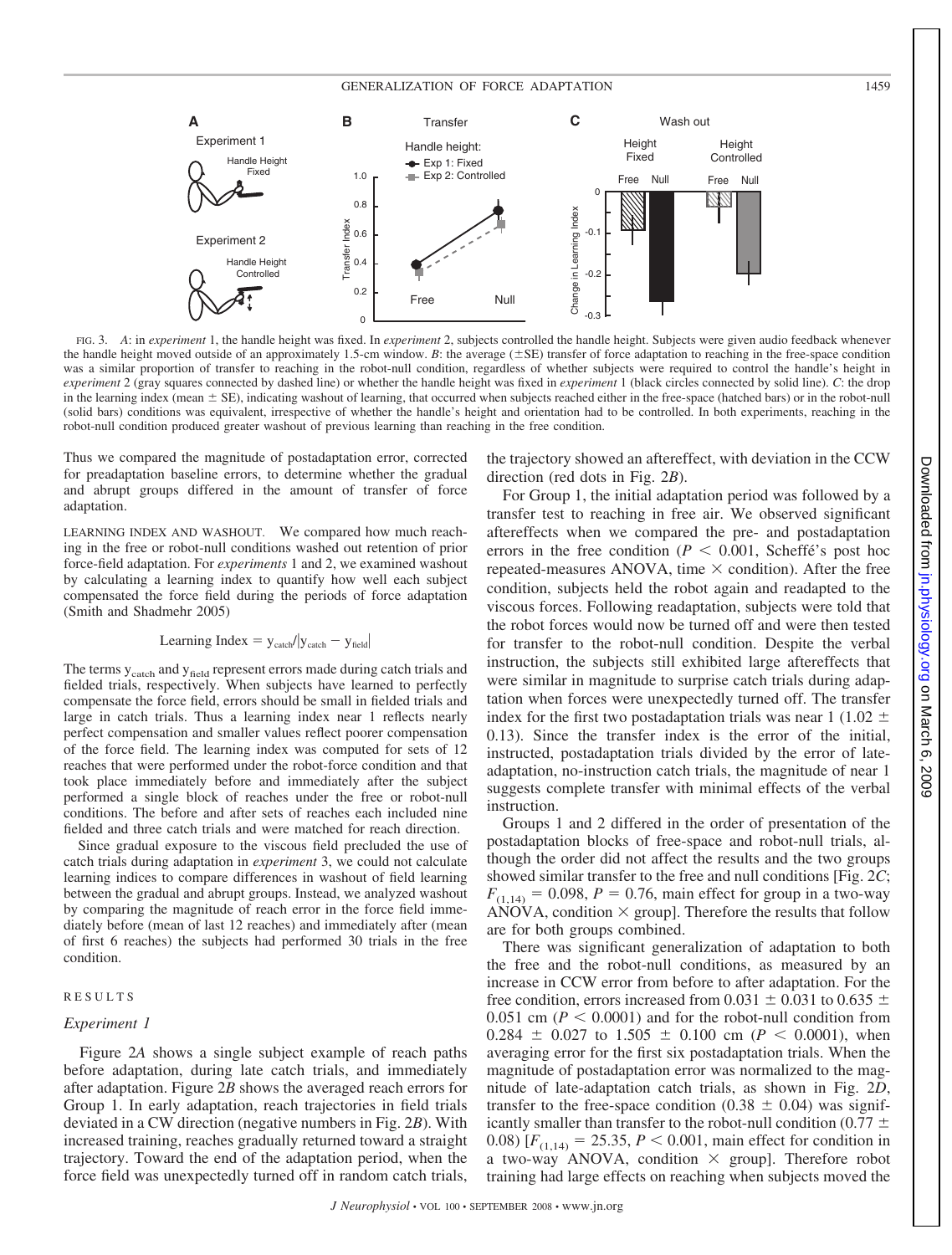robot and were aware that the robot no longer produced forces (robot-null). The transfer was smaller, but still significant, when subjects reached in free space after having watched and felt the handle being physically disconnected from the robot.

It is possible that our transfer index, which was normalized to the amplitude of catch trial errors, could artificially over- or underinflate the extent of transfer in the case of very small or large extent of learning. However, similar results were found when the transfer index was calculated in a way that takes learning into account, normalizing postadaptation error to the absolute difference between errors in the catch and fielded trials. Transfer to free space  $(0.212 \pm 0.020)$  was significantly smaller than transfer to the robot-null condition (0.419  $\pm$ 0.029;  $t = -6.015$ ,  $P < 0.0001$ ).

One possible explanation for the poorer transfer to free space is that reach kinematics may have differed between the free and robot conditions. The larger the change in arm posture, the smaller the transfer of adaptation (Shadmehr and Moussavi 2000). We anticipated this issue and kept many kinematic features of the task constant between the robot and the freespace conditions. We actively monitored arm posture and hand height to minimize differences between conditions. For example, when subjects reached in the free condition, there was only a small within-trial variation in handle height ( $0.82 \pm 0.18$  SD cm across subjects). Subjects also kept the handle height the same when reaching in the free condition as when reaching in the robot condition. The difference in subjects' wrist heights between the robot and the free conditions averaged  $0.62 \pm 1.4$ cm SD and ranged from 0.78 cm lower to 3.14 cm higher in the free condition across all subjects. The peak velocity of reaching movements averaged between 45 and 55 cm/s for each of the force conditions, with mean  $\pm$  SE peak velocities of 51.5  $\pm$ 2.0, 45.1  $\pm$  1.6, and 49.8  $\pm$  2.1 cm/s for the last block of reaches in the robot-force, the free, and the robot-null conditions, respectively. Furthermore, the magnitude of transfer to the free-space condition for each subject was poorly predicted by how much the kinematics changed when the subject transitioned from the robot to the free condition ( $R^2 = 0.014$  for differences in hand height;  $R^2 = 0.189$  for differences in peak velocity). Therefore, because arm posture and reach kinematics were kept similar between the robot-null and free conditions, these factors were probably not responsible for the reduced transfer in the free condition.

Reaching in the robot-null condition, but not the freespace condition, washed out a significant amount of prior force-field learning. Figure 2*B* shows comparable catch trial errors in the periods of force adaptation that immediately preceded (Robot Force 1) and followed (Robot Force 2) the block of reaches that were made in free space. In contrast, catch trial errors were reduced in the period of force adaptation that followed the block of trials made in the robot-null condition. Furthermore, errors made in field trials increased to a larger extent after subjects reached in the robot-null condition than after they reached in free space. We calculated a learning index of how well each subject compensated the force field during the periods immediately before and after the free and the null blocks of washout trials. The learning index takes into account the magnitude of errors in both catch and field trials. Figure 2*E* shows that reaching in the robot-null condition, but not in the free-space condition, caused a significant decrease in the learning index

(Scheffe´'s post hoc analysis following repeated-measures ANOVA,  $P < 0.01$ ).

# *Experiment 2*

Despite our efforts to keep posture the same in the free-space and robot conditions of *experiment* 1, there was one significant difference between the two conditions: in the robot condition, the height of the hand was determined by the height of the handle attached to the robot and some of the weight of the arm could be supported by the robot. In the free-space condition, this task was left to the subject. We wondered whether this difference in contextual cues played a significant role in the amounts of transfer.

In *experiment* 2, subjects were required to control hand orientation and support the weight of their arm in all conditions, as shown in Fig. 3*A*. We found that this change in postural demands did not alter the results from *experiment* 1. Figure 3*B* shows that transfer of adaptation to reaching in free space was comparable in the two experiments (0.38  $\pm$  0.04 for *experiment* 1 and  $0.34 \pm 0.06$  for *experiment* 2). The replication of the results suggests that the transfer is a robust phenomenon. Regardless of handle condition, the transfer index for the free-space condition was significantly smaller than the transfer index for the robot-null condition (0.77  $\pm$  0.08 for *experiment* 1 and  $0.64 \pm 0.06$  for *experiment* 2), with an ANOVA main effect of  $F_{(1,22)} = 31.97$  and  $P < 0.0001$ . The ANOVA showed no interaction effect between force conditions and handle conditions and no significant difference between the transfer indices of *experiments* 1 and 2.

Requiring subjects to control handle height in *experiment* 2 also had no effect on the pattern of washout of force-field adaptation. For both *experiments* 1 and 2, reaching in free space only minimally washed out prior learning of the field, but reaching with the robot when forces were off (robot-null) substantially and significantly washed out with prior learning. Figure 3*C* shows changes in the learning index from before to immediately after a block of trials of reaching under either the free-space or the robot-null condition. In both experiments, there was significantly greater washout after a period of reaching in the robot-null condition versus that in free space [repeated-measures ANOVA,  $F_{(1,22)} = 18.60, P < 0.001$ . ANOVA of the change in learning index showed no significant interaction between force and handle conditions and no significant difference between the "height-fixed" or "height-controlled" handle conditions.

#### *Experiment 3: gradual versus abrupt exposure to the force field*

In the adaptation period of *experiment* 3, the viscous force increased gradually over many trials for one group of subjects and increased abruptly to the maximum force for the other group (Fig. 4*A*). The errors in the gradual group during adaptation were small (0.3 to 0.5 cm CCW, in the direction of the field) and stayed at a nearly constant value throughout the course of adaptation. The gradual group demonstrated generally larger transfer to free space than did the abrupt group, with aftereffects that were 59.0% of the amplitude of the aftereffect in the robot-null condition, compared with 41.0% for that of the abrupt group (Fig. 4*A*). However, a closer examination of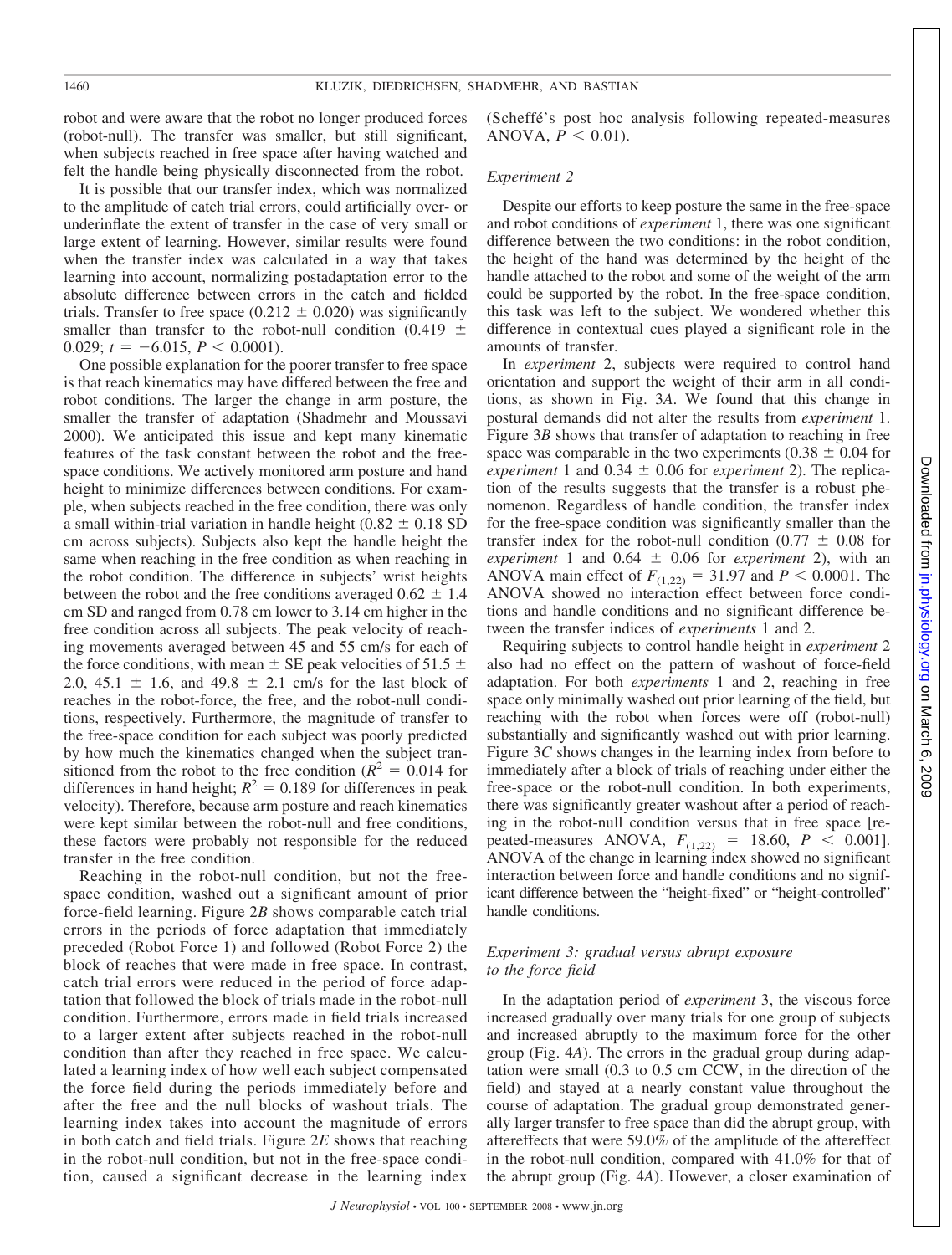

FIG. 4. Results of *experiment* 3. *A*: average error in the gradual group (*top plot*) in comparison to the abrupt group (*bottom plot*). *B*: comparison of transfer to the free condition between the gradual (black line) and abrupt (gray line) groups for the first 6 postadaptation reaches. The shaded area indicates reaching performance in free space prior to force adaptation (mean  $\pm$  SD). *C*: average error immediately before and after the subjects performed a block of reaching in the free condition. The extent of washout is indicated by how much error increased from the before to the after periods. Reaching in free space washed out prior force adaptation to a greater extent for the gradual group (black) than for the abrupt group (gray).

Downloaded from jn.physiology.org on March 6, 2009 Downloadedfrom [jn.physiology.org](http://jn.physiology.org) on March 6, 2009

the reach errors during the free condition suggests that the crucial difference between the two groups was the rate of washout of the aftereffects (Fig. 4*B*). During the free-reach block, the gradual and abrupt groups started out with nearly equal sized aftereffects  $(t = -0.349, P = 0.733)$ , but these errors washed out more rapidly in the abrupt group than in the gradual group  $[F_{(1,12)} = 7.290, P < 0.05$  group main effect for a two-way ANOVA, group  $\times$  trial]. The larger transfer to the free condition by the gradual group could not be explained by differences in reach velocity. The mean peak velocity of the first six transfer trials was  $48.58 \pm 2.97$  cm/s for the gradual group and  $44.78 \pm 1.13$  cm/s for the abrupt group ( $t = 1.06$ ,  $\bar{P} = 0.310$ .

The smaller transfer to the free condition after abrupt learning suggests that an abrupt presentation of a perturbation encouraged adaptation of a model of the tool, rather than the arm. If this is the case, then washout in the free condition, a condition in which the tool is not present, should produce a smaller deadaptation on the prior learning in the abrupt case than that in the gradual case. Indeed, we found that although free reaching caused significant washout of the prior adaptation in the gradual group (post-free vs. pre-free performance with the robot,  $P \le 0.001$ , Fig. 4*C*), the same washout period had no significant effect on the prior adaptation in the abrupt group  $[P = 0.403,$  Scheffe's post hoc analyses following two-way ANOVA, group  $\times$  time period, with interaction  $F_{(1,12)} =$ 9.997,  $P \le 0.01$ ]. Thus gradual training more effectively adapted a general representation of the arm that was utilized in both free-space and robot reaching.

After relearning of the field with the robot (Robot Force 2, Fig. 4*A*), the field was turned off as the subjects continued to reach with the robot. The gradual and abrupt groups did not differ significantly from one another in the magnitude of transfer to the robot-null condition  $[F_{(1,12)} = 2.47, P = 0.14,$ group main effect for a two-way ANOVA, group  $\times$  trial].

#### DISCUSSION

We have shown that when limb kinematics are tightly controlled, adaptation to novel dynamics associated with a handheld tool partially generalizes to free-space reaching, and this generalization can be increased if changes in the tool's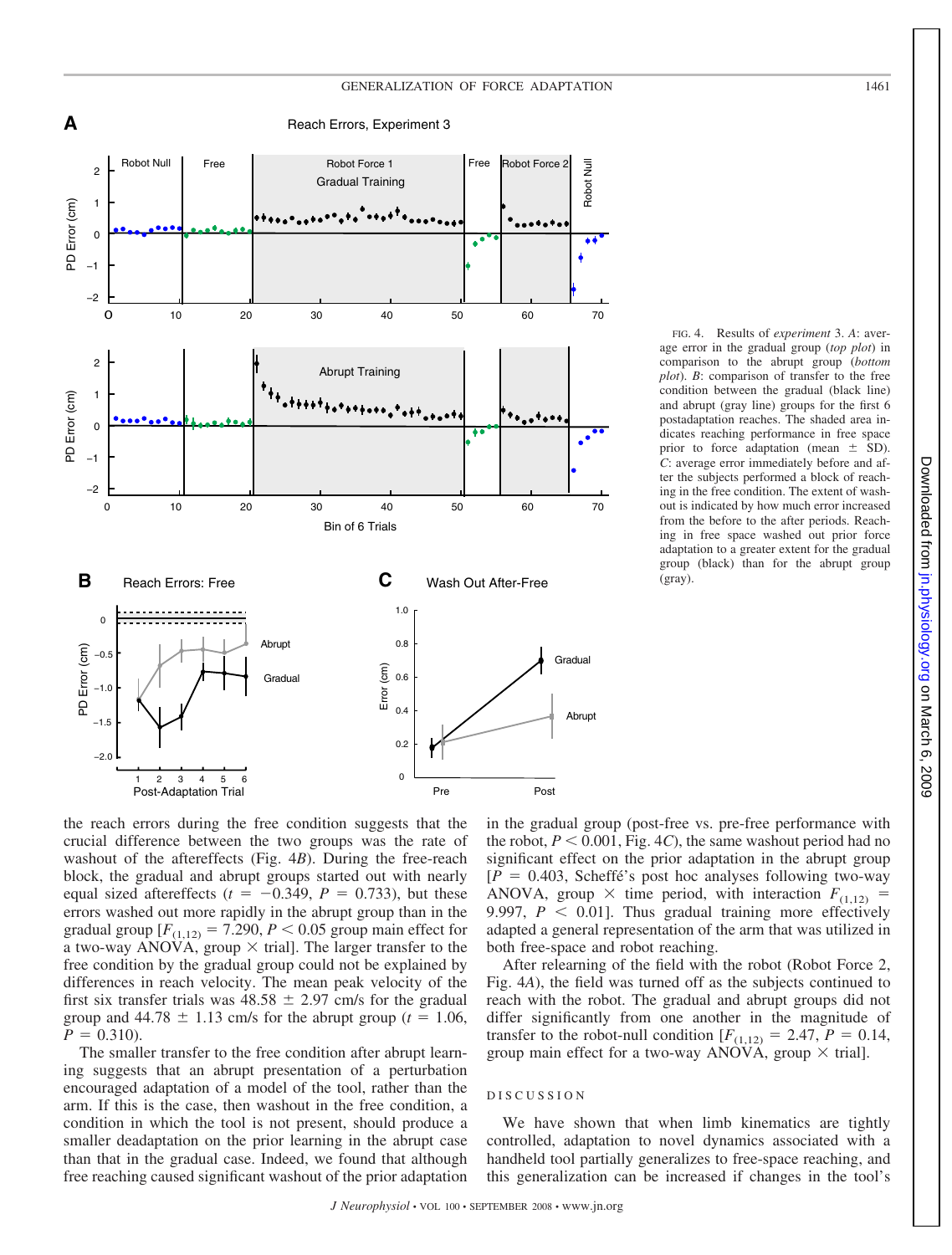dynamics are introduced gradually rather than abruptly (Fig. 4*B*). Our results suggest that the gradual condition produces greater adaptation in a general internal model of the arm than does the abrupt condition.

#### *Partial generalization of force adaptation to free reaches*

When a new tool such as a robot imposes novel forces on the limb, adaptation generalizes to different movements of the limb with the tool (Conditt et al. 1997). The learner appears to assume that the forces depend on the state of the limb (i.e., its position, velocity, etc.) as represented in the intrinsic coordinates of joints and muscles, rather than state of the hand as represented in an extrinsic coordinate system (Malfait et al. 2002; Sainburg et al. 1999; Shadmehr and Moussavi 2000; Shadmehr and Mussa-Ivaldi 1994). Indeed, models that encode limb state with the sensitivities found in muscle afferent neurons reproduce these patterns of generalization (Hwang and Shadmehr 2005), even though in many cases such coding is not optimal for control of certain tools (Hwang et al. 2006a). This pattern of generalization suggests that in learning to reach with a new tool, the brain does not begin with a blank slate, but rather with a prior model that is highly structured. Because we observed that there was robust generalization from robot to free reaching in the different conditions of all three of our experiments, the neural representation of this tool-specific model probably partially overlaps with a general model of the arm.

The concept of multiple internal models, or representations, of limb and tool dynamics that is suggested by our results is not new. For example, the MOSAIC model (modular selection and identification for control) for learning movements proposes that our ability to flexibly adapt to changing and novel contexts depends on a modular organization that consists of multiple internal models that can be optimally blended to match the demands of a given task and environment (Haruno et al. 2001; Wolpert and Kawato 1998). Imaging data also suggest a modular organization of arm and tool representations that are learned and modified based on experience. Learning to make movements with different tools involves distinct, but partially overlapping, parts of the lateral cerebellum (Imamizu et al. 2003, 2007). Recent work suggests that the prefrontal and parietal areas may be involved in selecting and blending modules so that they are optimally matched for a given context (Imamizu et al. 2004, 2007). Our observations of partial transfer of force adaptation from the robot to the free condition are consistent with the concept of modular organization of internal models.

Subjects had aftereffects of force adaptation in both the robot-null and free conditions, even though they had explicit knowledge that no external force would be applied to the reaching hand. This suggests that force adaptation cannot easily be switched on or off by cognitive cues or knowledge. The aftereffects in the robot-null condition were large and decayed only gradually across many trials. Thus the prior sensorimotor experience with the context of the robot had a stronger influence on reaching behavior than the cognitive instructional cue that forces were turned off. This is in agreement with other studies showing that subjects do not easily learn to distinguish between two different force conditions for multijoint reaching movements if the force conditions are signaled only by purely cognitive, symbolic cues, such as color (Gandolfo et al. 1996; Osu et al. 2004; Shadmehr et al. 2005), a systematic alternating pattern of two different force fields (Karniel and Mussa-Ivaldi 2002; Wainscott et al. 2005), or a postural cue unrelated to task performance, such as thumb position (Gandolfo et al. 1996).

#### *Which contextual cues limit generalization to free-space reaching in abrupt conditions?*

In the abrupt condition, the degree of generalization to free space was incomplete, about 40%, and free space reaches did not washout prior learning with the robot. Thus subjects were able to rapidly alter their reaching strategy when the context changed. Which cues were responsible for this switching? Because we tightly controlled the kinematic and postural features of the reaches across the various conditions, these factors played no role in the differing amounts of generalization to robot-null and free-space conditions.

One potential cue was cognitive awareness that the handle was no longer attached to the robot. However, the awareness that all forces were turned off in the robot-null condition did not result in a similar immediate switch in motor behavior when transitioning from the force to the robot-null condition. Unfortunately, the implicit cues that allowed for this switching of internal models are still poorly understood. It is important that free-space reaching did not substantially wash out the prior force adaptation in any of our experimental conditions except when in the gradual condition. This suggests that in the abrupt condition, subjects largely acquired a tool-specific model that was linked to context of the robot (Cothros et al. 2006; Imamizu et al. 2000, 2004; Wolpert and Kawato 1998). This is consistent with the finding that reach adaptation with a new tool results in tool-specific aftereffects days and months after initial training (Shadmehr et al. 1997, 1998).

# *Gradual perturbations may change error assignment*

Our data demonstrate that what was learned in the gradual force condition differed from the abrupt condition, since the former not only resulted in a larger transfer of force adaptation from the robot (tool) to the free condition, but reaching in the free condition also washed out the prior learning with the robot. This result could be related to how the nervous system assigns "blame" to the potential causes of error: an incorrect internal model of the arm or the tool. In the gradual condition, the nervous system may have attributed the errors to the representation of the arm's dynamics to a greater extent than when the context changed abruptly in one large step. In contrast, in the abrupt condition, a greater proportion of error may have been assigned to the representation of the dynamics of the tool (i.e., robot). This is consistent with work showing that when a force field is imposed gradually, training with the right arm generalizes to movements made with the right arm in different shoulder configurations, but does not generalize to the left arm (Malfait and Ostry 2004), i.e., subjects update the internal model of their right arm. However, abrupt presentation of a force field results in some transfer from the right to the left arm (Criscimagna-Hemminger et al. 2003), i.e., subjects learn an internal model of the tool.

Several differences between the gradual and the abrupt training conditions could account for why there was greater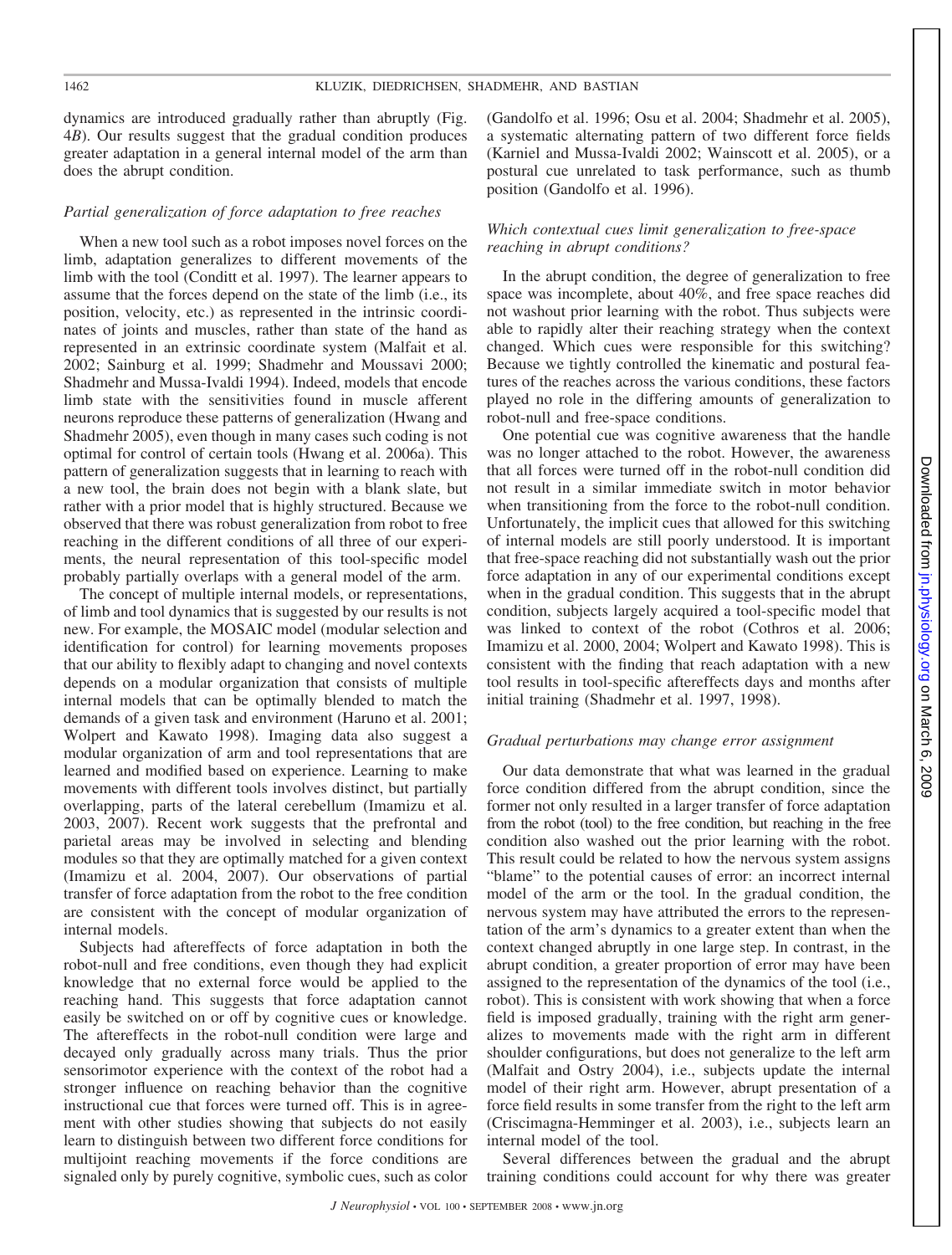generalization from the robot to the free condition in the gradual case. When forces increased abruptly and in a single step, subjects made large errors in reaching. In contrast, in the gradual case, the force changes from one trial to the next were small and resulted in small performance errors. The brain may use the error's size to resolve how to assign "blame" for the error, assigning larger errors to an internal model of the tool. Such an error-dependent credit-assignment scheme was recently used to explain mechanisms of saccade adaptation (Chen-Harris et al. 2008). A second possibility for explaining different generalization patterns is that an abrupt step change in force produces cognitive awareness that is not present in the gradual condition. Previous work on reach adaptation suggests that the presence of cognitive awareness can improve performance (Hwang et al. 2006b) and result in a generalization pattern that has an extrinsic coordinate system (Malfait and Ostry 2004). This would be consistent with an internal model of the tool. Finally, a step change is more consistent with a change in the tool rather than a change in the body, and the nervous system may have the capacity to detect these timevarying properties to distinguish between body and world disturbances (Kording et al. 2007).

# *Implications for rehabilitation*

The most important contribution of our study may be for rehabilitation, in that we found that the magnitude of errors experienced during training with a novel tool affects the generalization of that training to other conditions. Our results suggest that gradually changing training conditions that result in smaller trial-to-trial movement errors are more likely to lead to changes in neural representations of the body's dynamics, with broader generalization of the learning across conditions.

Although we found a significant extent of transfer of force adaptation from the robot to the free condition, we kept tight control of the task goal and of the movement kinematics. We expect that there would be less generalization to reaching tasks that involve handling of different objects and that are performed with different arm postures and different task goals (Ma et al. 1999). However, the fact that there are some aftereffects from the robot to the free condition in healthy controls is encouraging for rehabilitation of patients (Patton et al. 2006; Raasch et al. 1997) because, in some cases, short periods of adaptation in patients with cortical damage produce aftereffects that are both longer-lasting and much more general (Pisella et al. 2002; Rossetti et al. 1998).

#### *Conclusions*

Adaptation of reaching movements to a viscous force field while holding a robotic arm generalized to affect reaches made without the robot in free air. When the forces were introduced abruptly, the extent of generalization to free space was small and reaches in the free condition only minimally washed out prior learning with the robot. When the forces were introduced gradually, generalization from the robot to the free condition increased. The larger generalization to the free condition in the gradual case suggests that the statistics of the environmental forces affected how the nervous system interpreted movement errors. In the gradual case, the nervous system increased the extent to which it attributed the error to a general model of the

limb's own dynamics instead of exclusively to the tool's dynamics.

#### GRANTS

This project was supported by National Institutes of Health (NIH) Grants HD-49217 to J. Kluzik, HD-40289 to A. J. Bastian, and NS-037422 to R. Shadmehr. Development of the portable robot was funded by a Human Frontiers Science Program grant to R. Shadmehr. A. J. Bastian's facilities were supported in part by NIH National Center for Research Resources Extramural Research Facilities Construction Grant RR-15488.

#### **REFERENCES**

- **Chen-Harris H, Joiner WM, Ethier V, Zee DS, Shadmehr R.** Adaptive control of saccades via internal feedback. *J Neurosci* 28: 2804 –2813, 2008.
- **Conditt MA, Gandolfo F, Mussa-Ivaldi FA.** The motor system does not learn the dynamics of the arm by rote memorization of past experience. *J Neurophysiol* 78: 554 –560, 1997.
- **Cothros N, Wong JD, Gribble PL.** Are there distinct neural representations of objects and limb dynamics? *Exp Brain Res* 173: 689 – 697, 2006.
- **Criscimagna-Hemminger SE, Donchin O, Gazzaniga MS, Shadmehr R.** Learned dynamics of reaching movements generalize from dominant to nondominant arm. *J Neurophysiol* 89: 168 –176, 2003.
- **Diedrichsen J, Hashambhoy Y, Rane T, Shadmehr R.** Neural correlates of reach errors. *J Neurosci* 25: 9919 –9931, 2005.
- **Gandolfo F, Mussa-Ivaldi FA, Bizzi E.** Motor learning by field approximation. *Proc Natl Acad Sci USA* 93: 3843–3846, 1996.
- **Haruno M, Wolpert DM, Kawato M.** MOSAIC model for sensorimotor learning and control. *Neural Comput* 13: 2201–2220, 2001.
- **Hwang EJ, Shadmehr R.** Internal models of limb dynamics and the encoding of limb state. *J Neural Eng* 2: S266 –S278, 2005.
- **Hwang EJ, Smith MA, Shadmehr R.** Adaptation and generalization in acceleration-dependent force fields. *Exp Brain Res* 169: 496 –506, 2006a.
- **Hwang EJ, Smith MA, Shadmehr R.** Dissociable effects of the implicit and explicit memory systems on learning control of reaching. *Exp Brain Res* 173: 425– 437, 2006b.
- **Imamizu H, Higuchi S, Toda A, Kawato M.** Reorganization of brain activity for multiple internal models after short but intensive training. *Cortex* 43: 338 –349, 2007.
- **Imamizu H, Kuroda T, Miyauchi S, Yoshioka T, Kawato M.** Modular organization of internal models of tools in the human cerebellum. *Proc Natl Acad Sci USA* 100: 5461–5466, 2003.
- **Imamizu H, Kuroda T, Yoshioka T, Kawato M.** Functional magnetic resonance imaging examination of two modular architectures for switching multiple internal models. *J Neurosci* 24: 1173–1181, 2004.
- Imamizu H, Miyauchi S, Tamada T, Sasaki Y, Takino R, Pütz B, Yoshioka **T**, **Kawato M.** Human cerebellar activity reflecting an acquired internal model of a new tool. *Nature* 403: 192–195, 2000.
- **Kagerer FA, Contreras-Vidal JL**, **Stelmach GE.** Adaptation to gradual as compared with sudden visuo-motor distortions. *Exp Brain Res* 115: 557– 561, 1997.
- **Karniel A, Mussa-Ivaldi FA.** Does the motor control system use multiple models and context switching to cope with a variable environment? *Exp Brain Res* 143: 520 –524, 2002.
- **Kording KP, Tenenbaum JB, Shadmehr R.** The dynamics of memory as a consequence of optimal adaptation to a changing body. *Nat Neurosci* 10: 779 –786, 2007.
- **Kurtzer I, DiZio PA, Lackner JR.** Adaptation to a novel multi-force environment. *Exp Brain Res* 164: 120-132, 2005.
- **Lackner JR, DiZio P.** Rapid adaptation to Coriolis force perturbations of arm trajectory. *J Neurophysiol* 72: 299 –313, 1994.
- **Ma H, Trombly CA, Robinson-Podolski C.** The effect of context on skill acquisition and transfer. *Am J Occup Ther* 53: 138 –144, 1999.
- **Malfait N, Ostry DJ.** Is interlimb transfer of force-field adaptation a cognitive response to the sudden introduction of load? *J Neurosci* 24: 8084 – 8089, 2004.
- **Malfait N, Shiller DM, Ostry DJ.** Transfer of motor learning across arm configurations. *J Neurosci* 22: 9656 –9660, 2002.
- **Michel C, Pisella L, Prablanc C, Rode G, Rossetti Y.** Enhancing visuomotor adaptation by reducing error signals: single-step (aware) versus multiple step (unaware) exposure to wedge prisms. *J Cogn Neurosci* 19: 341–350, 2007.
- **Osu R, Hirai S, Yoshioka T, Kawato M.** Random presentation enables subjects to adapt to two opposing forces on the hand. *Nat Neurosci* 7: 111–112, 2004.